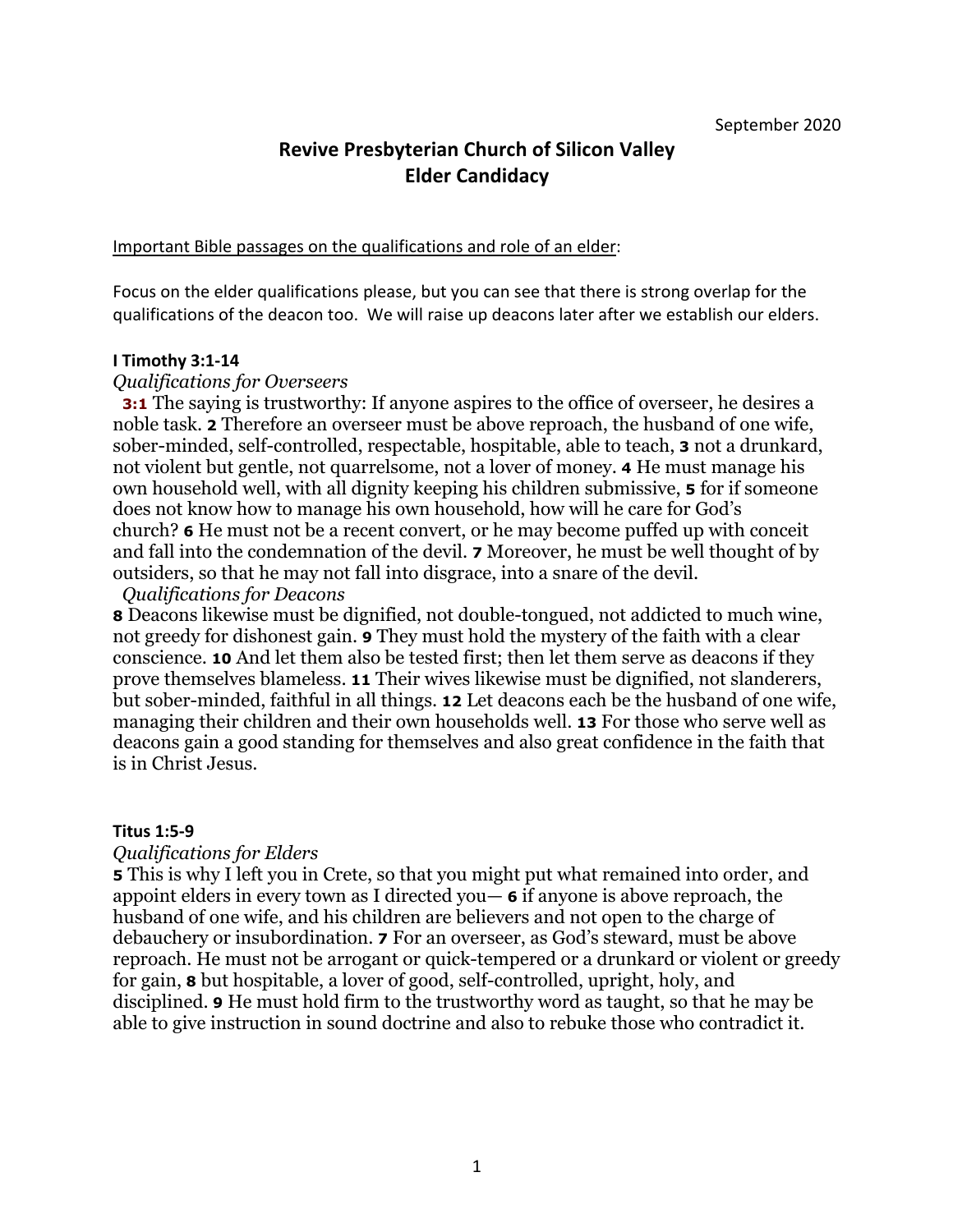### **I Peter 5:1-5**

### *Shepherd the Flock of God*

**5:1** So I exhort the elders among you, as a fellow elder and a witness of the sufferings of Christ, as well as a partaker in the glory that is going to be revealed: **2** shepherd the flock of God that is among you, exercising oversight, not under compulsion, but willingly, as God would have you; not for shameful gain, but eagerly; **3** not domineering over those in your charge, but being examples to the flock. **4** And when the chief Shepherd appears, you will receive the unfading crown of glory. **5** Likewise, you who are younger, be subject to the elders. Clothe yourselves, all of you, with humility toward one another, for "God opposes the proud but gives grace to the humble."

The church laws of our denomination, the Presbyterian Church in America (PCA), are written down in the **Book of Church Order** (BCO). The following are key passages from the BCO concerning elders and how they are selected. Please read through them to be informed and to faithfully and prayerfully consider whom to nominate as a candidate:

#### From Chapter 8, "The Elder"

8-1. This office is one of dignity and usefulness. The man who fills it has in Scripture different titles expressive of his various duties. As he has the oversight of the flock of Christ, he is termed bishop or pastor. As it is his duty to be spiritually fruitful, dignified, and prudent, an example to the flock, and to govern well in the house and Kingdom of Christ, he is termed presbyter or elder. As he expounds the Word, and by sound doctrine both exhorts and convinces the gainsayer, he is termed teacher. These titles do not indicate different grades of office, but all describe one and the same office.

8-2. He that fills this office should possess a competency of human learning and be blameless in life, sound in the faith and apt to teach. He should exhibit a sobriety and holiness of life becoming the Gospel. He should rule his own house well and should have a good report of them that are outside the Church.

8-3. It belongs to those in the office of elder, both severally and jointly, to watch diligently over the flock committed to his charge, that no corruption of doctrine or of morals enter therein. They must exercise government and discipline, and take oversight not only of the spiritual interests of the particular church, but also the Church generally when called thereunto. They should visit the people at their homes, especially the sick. They should instruct the ignorant, comfort the mourner, nourish and guard the children of the Church. They should set a worthy example to the flock entrusted to their care by their zeal to evangelize the unconverted, make disciples, and demonstrate hospitality. All those duties which private Christians are bound to discharge by the law of love are especially incumbent upon them by divine vocation, and are to be discharged as official duties. They should pray with and for the people, being careful and diligent in seeking the fruit of the preached Word among the flock.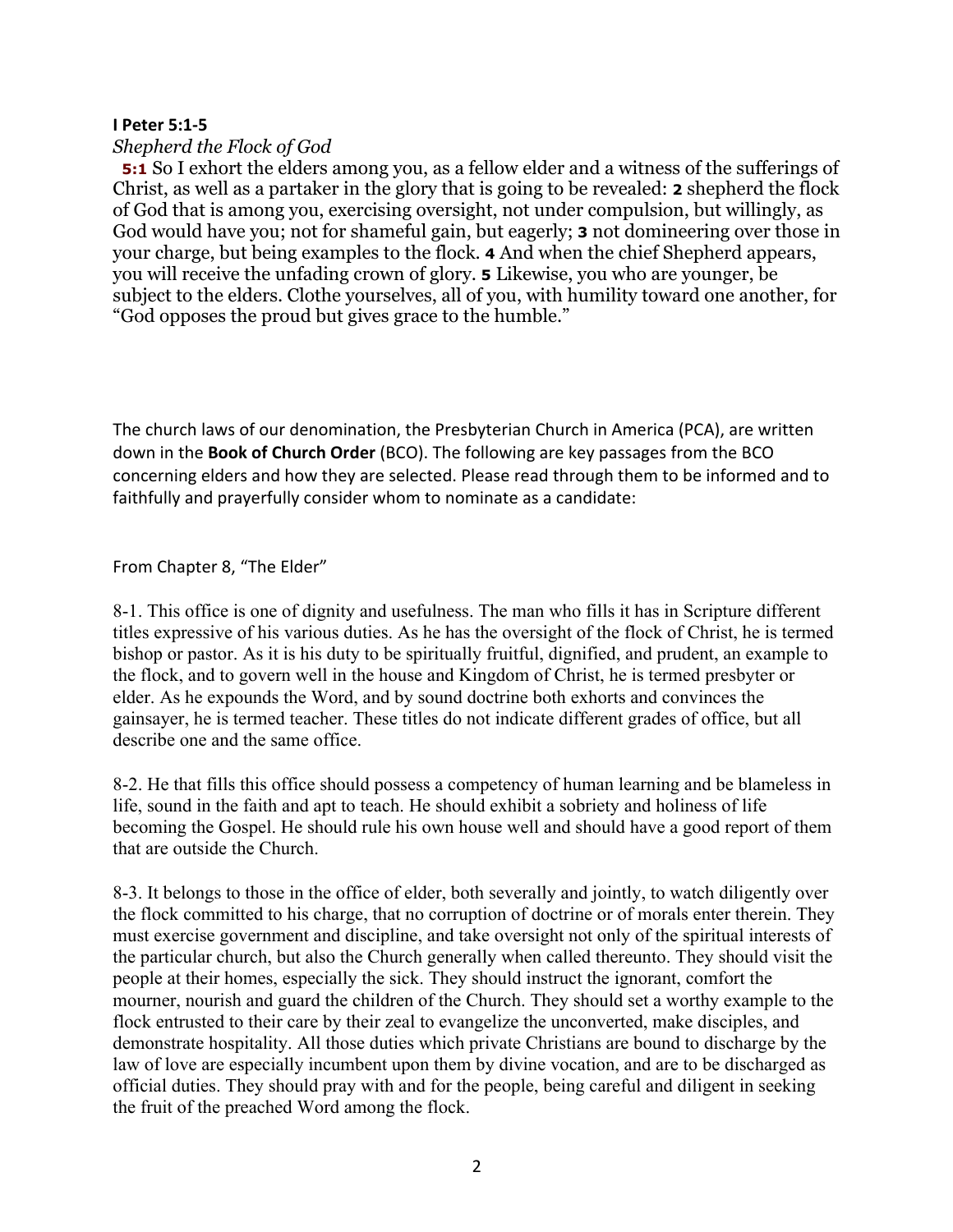8-4. As the Lord has given different gifts to men and has committed to some special gifts and callings, the Church is authorized to call and appoint some to labor as teaching elders in such works as may be needful to the Church. When a teaching elder is called to such needful work, it shall be incumbent upon him to make full proof of his ministry by disseminating the Gospel for the edification of the Church. He shall make a report to the Presbytery at least once each year.

8-5. When a man is called to labor as a teaching elder, it belongs to his order, in addition to those functions he shares with all other elders, to feed the flock by reading, expounding and preaching the Word of God and to administer the Sacraments. As he is sent to declare the will of God to sinners, and to beseech them to be reconciled to God through Christ, he is termed ambassador. As he bears glad tidings of salvation to the ignorant and perishing, he is termed evangelist. As he stands to proclaim the Gospel, he is termed preacher. As he dispenses the manifold grace of God, and the ordinances instituted by Christ, he is termed steward of the mysteries of God.

8-8. As there were in the Church under the law, elders of the people for the government thereof, so in the Gospel Church, Christ has furnished others besides ministers of the Word with gifts and commission to govern when called thereunto, who are called ruling elders.

8-9. Elders being of one class of office, ruling elders possess the same authority and eligibility to office in the courts of the Church as teaching elders. They should, moreover, cultivate zealously their own aptness to teach the Bible and should improve every opportunity of doing so.

## What to expect:

After Sunday October 18, 2020, all those who have been nominated to become elder candidates will be vetted by the pastors.

- 1) Does a nominated man qualify according to the Bible's standards?
- 2) If he is married, his wife will be consulted to see if she agrees with and blesses her husband's candidacy to the eldership.
- 3) He will be asked to prayerfully consider and agree to an extended period of training, learning, and examination by the members of Revive's Temporary Session, which is comprised of qualified and approved leaders from the Northern California Presbytery of the PCA (the group of regional PCA churches to which Revive belongs).

Then we will have our group of elder candidates. *Please remember that they are not yet elders*, and they have not yet undergone a confidence vote. They are *candidates* to **potentially become elders**.

They will undergo a training and discernment process that will last until next **fall 2021**. Through this process we trust that the Holy Spirit will lead and guide them and the pastors/elders overseeing their training as to whether they themselves are ready and can commit to the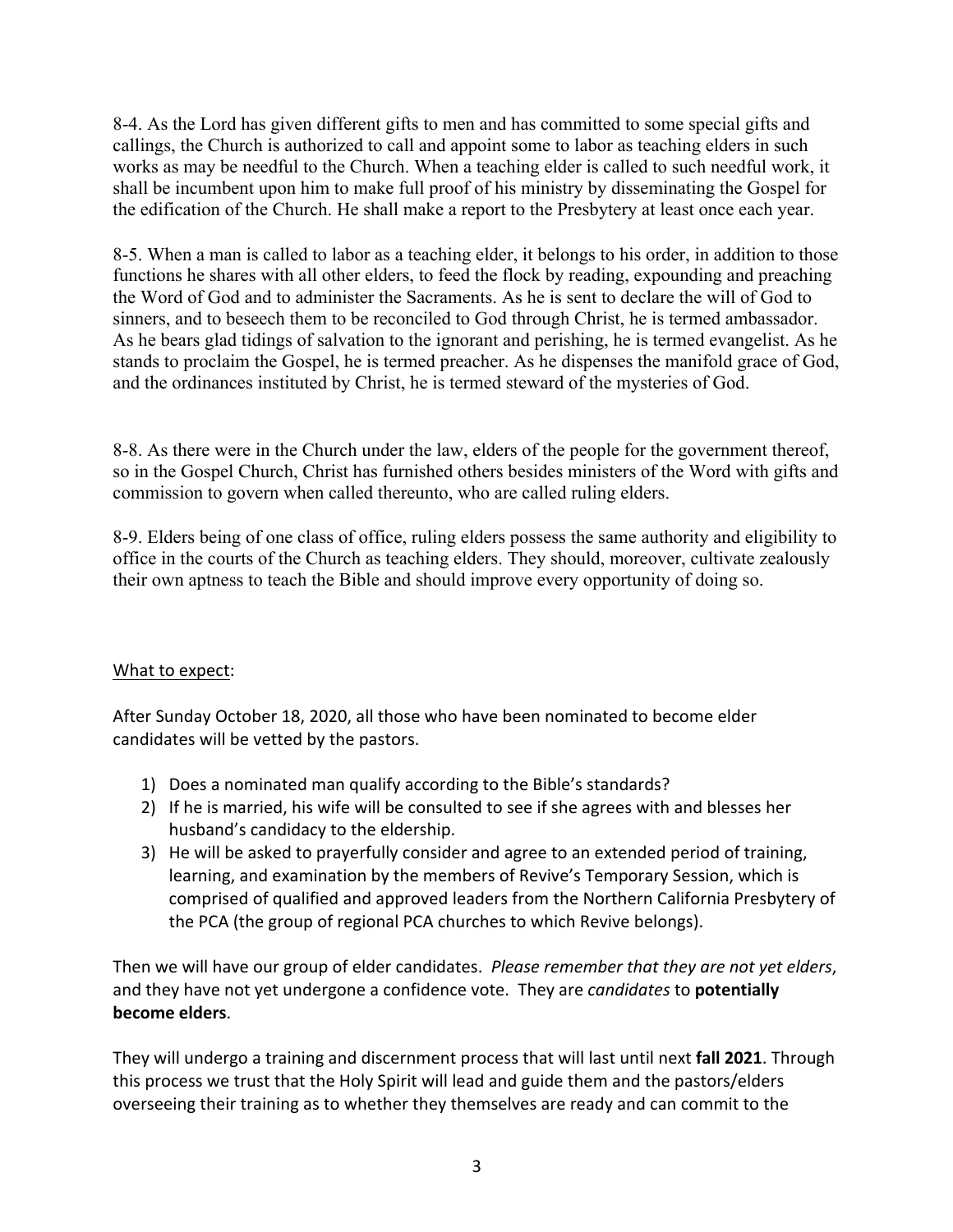tremendous responsibility to share in the leading of God's church and the shepherding of His people.

In a year from now we hope to present to you men who the pastors deem worthy of electing and then ordaining as Revive's first elders. The Temporary Session will give you testimonies and recommendations regarding them, and then we will proceed to a confidence vote to elect the elders according to the laws of our denomination as seen below.

On a glorious day following the election, the candidates and our church will take covenantal vows, and elders (both teaching and ruling elders) will lay hands upon them in prayer. They will thus be ordained and installed, and we will officially have our own church's elders with our own Revive Session. On that day Revive will become a fully particularized church in the Presbyterian Church in America.

### Electing elders according to the BCO:

Chapter 24, "Election, Ordination and Installation of Ruling Elders and Deacons"

24-1. Every church shall elect persons to the offices of ruling elder and deacon in the following manner: At such times as determined by the Session, communicant members of the congregation may submit names to the Session, keeping in mind that each prospective officer should be an active male member who meets the qualifications set forth in 1 Timothy 3 and Titus 1. After the close of the nomination period nominees for the office of ruling elder and/or deacon shall receive instruction in the qualifications and work of the office. Each nominee shall then be examined in:

a. his Christian experience, especially his personal character and family management (based on the qualifications set out in 1 Timothy 3:1-7 and Titus 1:6-9),

b. his knowledge of Bible content,

c. his knowledge of the system of doctrine, government, discipline contained in the Constitution of the Presbyterian Church in America (BCO Preface III, The Constitution Defined),

d. the duties of the office to which he has been nominated, and

e. his willingness to give assent to the questions required for ordination. (BCO 24-6)

If there are candidates eligible for the election, the Session shall report to the congregation those eligible, giving at least thirty (30) days prior notice of the time and place of a congregational meeting for elections. If one-fourth (1/4) of the persons entitled to vote shall at any time request the Session to call a congregational meeting for the purpose of electing additional officers, it shall be the duty of the Session to call such a meeting on the above procedure. The number of officers to be elected shall be determined by the congregation after hearing the Session's recommendation.

24-2. The pastor is, by virtue of his office, moderator of congregational meetings. If there is no pastor, the Session shall appoint one of their number to call the meeting to order and to preside